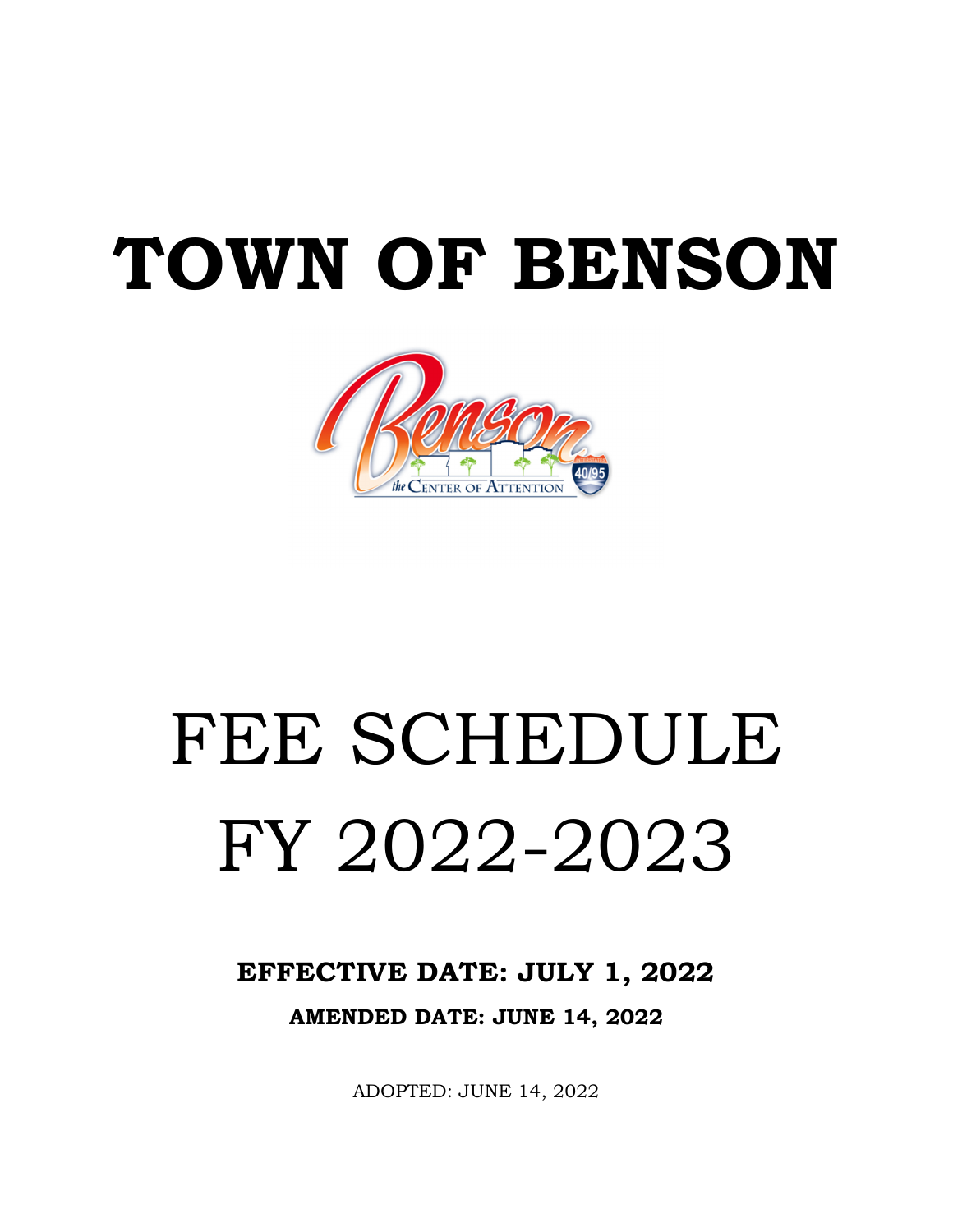# **TABLE OF CONTENTS**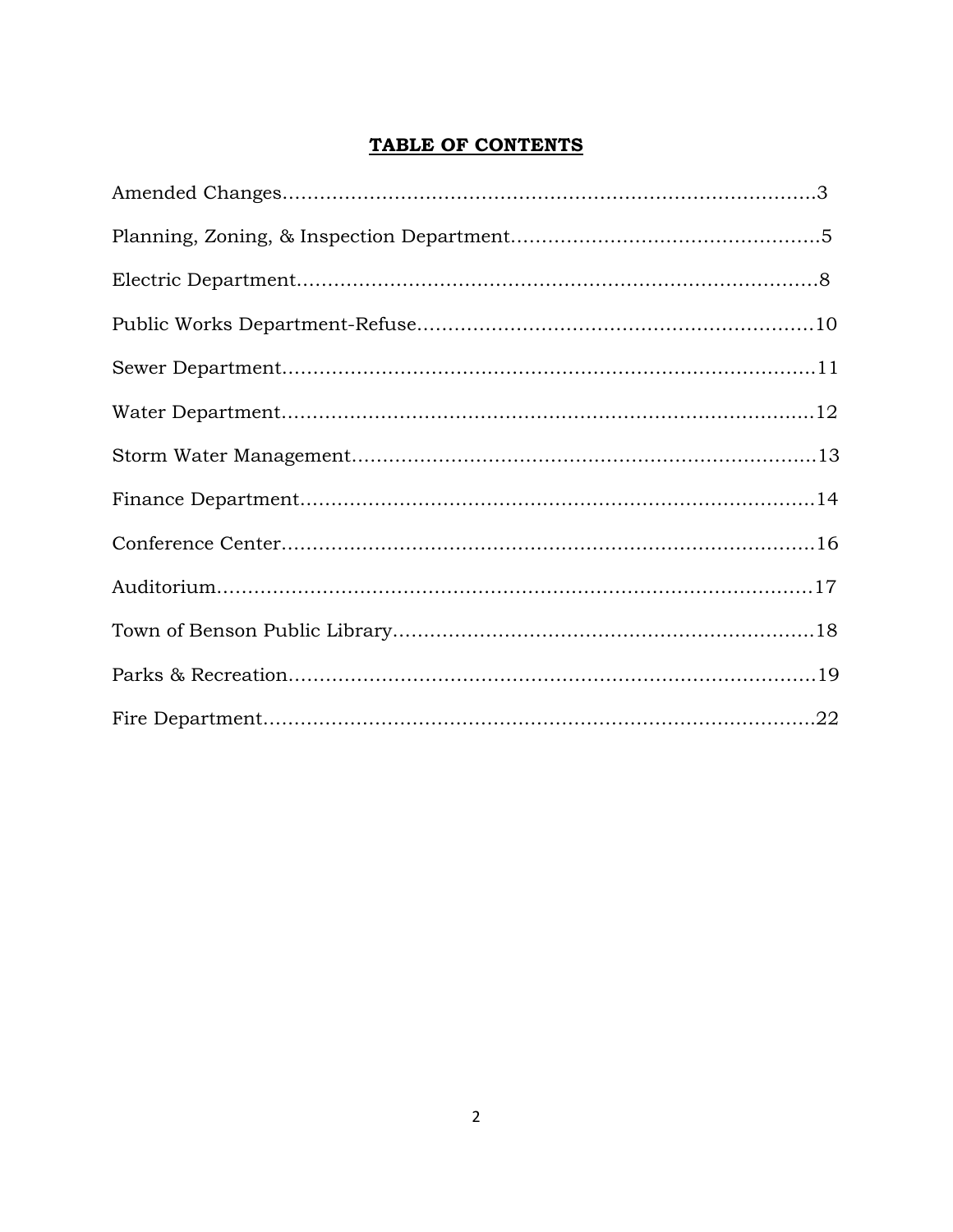# **AMENDED CHANGES TO FEE SCHEDULE**

| July 1, 2022: | Update in Planning and Zoning Fees                        |
|---------------|-----------------------------------------------------------|
|               | Update in Electric Fees (Base Fee, Volume, Area Lights)   |
|               | Increase in Refuse charge                                 |
|               | Increase in volumetric for Sewer                          |
|               | Increase in volumetric for Water & Water Tap fees         |
|               | Increase in Penalties                                     |
|               | Increase in Auditorium rental fees                        |
|               | Increase in Special Events fees                           |
|               | <b>Addition of Parks Fees</b>                             |
|               | Addition of Hydrant Flow Testing in Fire                  |
| July 1, 2021: | Update in Planning and Zoning Fees                        |
|               | Update in Electrical Fees (eliminating of Load Management |
|               | Customers; restructuring of Commercial Customers)         |
|               | Increase of Refuse charge; addition of Civil Penalty      |
|               | Increase in base fee and volumetric for Water             |
|               | Increase in base fee and volumetric for Sewer             |
|               | Increase of Storm Water fee                               |
|               | Addition of Renewable Energy Application Fee              |
|               | Update BFA information for Sound and Light Equipment      |
|               | Increase in Parks fees                                    |
| Dec 8, 2020:  | Addition of Zoning and Food Truck Permits to Planning     |
| July 1, 2020: | Amendments made for the FY 2020/2021 Budget:              |
|               | Creation of Storm Water Fee                               |
|               | Increase in Refuse                                        |
|               | Increase in base fee and volumetric for Water             |
|               | Increase in base fee and volumetric for Sewer             |
| July 9, 2019: | Reduction in Refused rates for Jan 2020                   |
| July 1, 2019: | Amendments made for the FY 2019/2020 Budget:              |
|               | Increase in volumetric rate in Sewer                      |
|               | Increase in Hydrant Meter Basic Charge                    |
|               | Increase in Hydrant Meter Commodity Charge                |
|               | Increase in Refused rates for Jan 2020                    |
|               | Increase in Electric base rates                           |
|               | Parks & Recreation: adult athletics changes               |
|               | Fire Department: increase in fees                         |
|               | Planning Department: increase in fees                     |
| July 1, 2018: | Amendments made for the FY 2018/2019 Budget:              |
|               | Increase in base fee for Sewer                            |
|               | Increase in base fee for Water                            |
|               | Increase in Refuse rates for Jan 2019                     |
|               | Changes made to Water/Sewer Taps                          |
|               | Increase in Adult Sports cost                             |
|               | Addition to electric line extensions & upgrades           |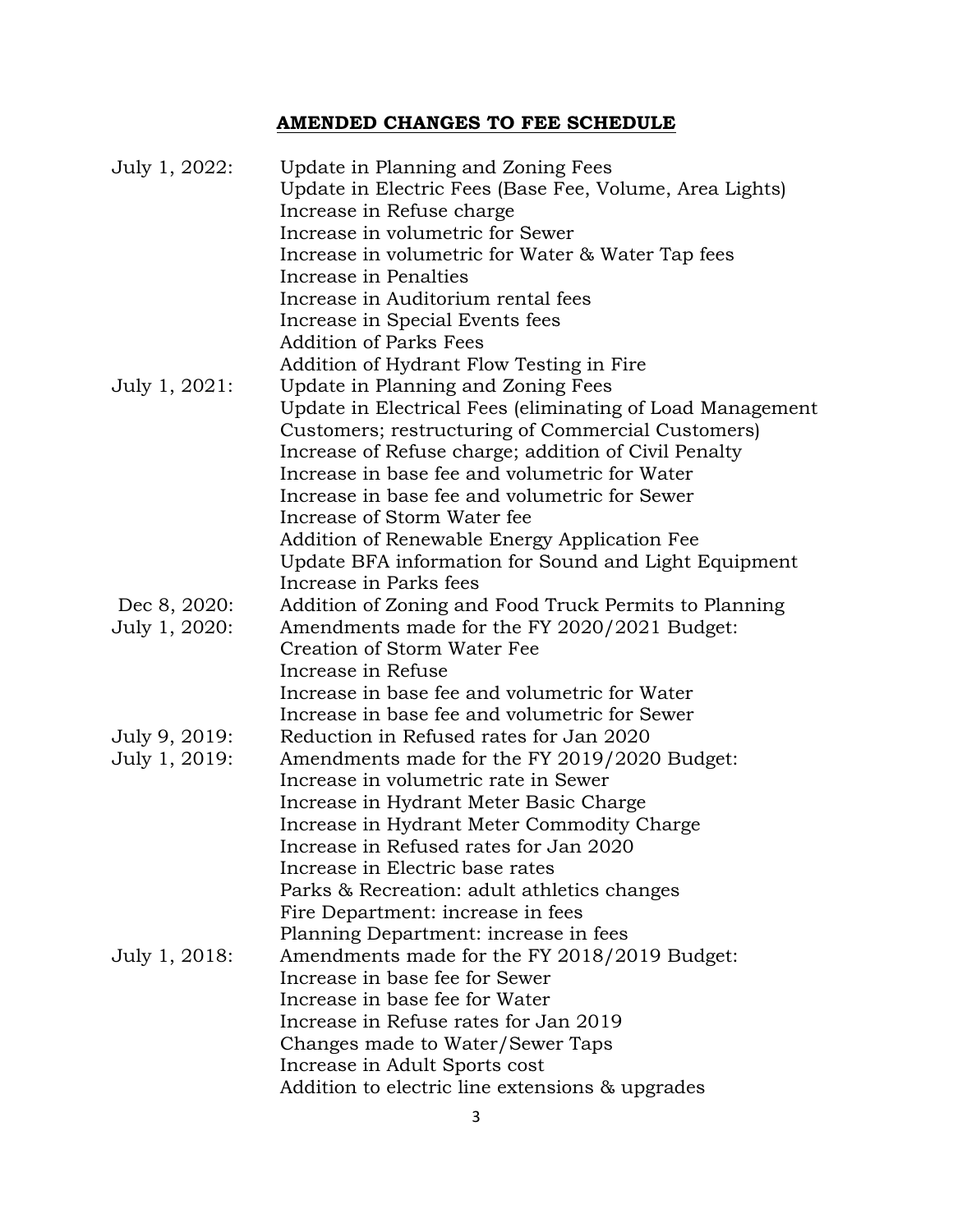| June 13, 2017: Amendments made for the FY 2017/2018 Budget: |
|-------------------------------------------------------------|
| Residential Electric decrease                               |
| Increase in base fee for Sewer                              |
| Increase in Refuse rates for Jan 2018                       |
| Increase fee for Meter Testing                              |
|                                                             |

January 1, 2017: Amended to show changes in *Finance Department* for deposits and fees.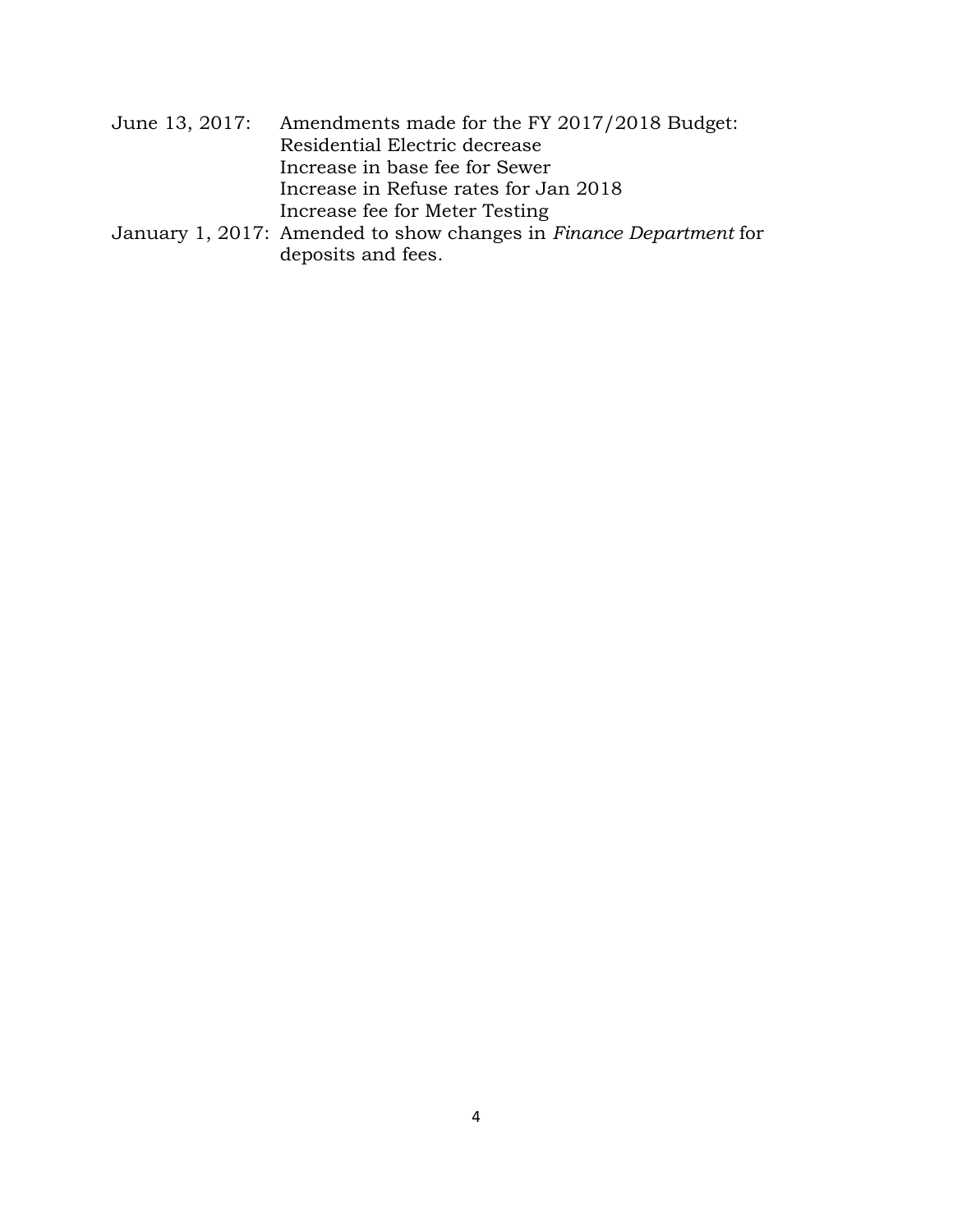#### **PLANNING, ZONING & INSPECTIONS DEPARTMENT**

| Rezoning                          | $$250.00$ -Up to 3 acres<br>\$500.00-3-6 acres<br>$$1,000.00 + $20.00$ per acre- |
|-----------------------------------|----------------------------------------------------------------------------------|
|                                   | 6.01 acres and up                                                                |
| <b>Conditional Rezoning</b>       | \$500.00                                                                         |
| Planned Development               | \$750.00                                                                         |
| Special use permits, and other    |                                                                                  |
| actions by the Planning           |                                                                                  |
| Board, Board of Adjustments,      |                                                                                  |
| and Board of Commissioners        | \$300.00                                                                         |
| Subdivision Review (Minor)        | \$100.00                                                                         |
| Subdivision Review (Major)        | \$500.00                                                                         |
| Site Plan Review                  | \$100.00-Minor                                                                   |
|                                   | \$300.00-Major                                                                   |
|                                   | $+$ \$50.00/acre                                                                 |
| Zoning Site Inspection            | \$50.00                                                                          |
| Zoning Permit                     | \$50.00                                                                          |
| Zoning Compliance                 | \$100.00                                                                         |
| Zoning Verification               | \$50.00                                                                          |
| Food Truck Permit                 | \$50.00                                                                          |
| Recreation/Open Space Fee in Lieu | \$1,000.00                                                                       |
| Retention of Expert Assistant     | \$100% of consultant fees                                                        |
| Small Cellular Tower Installation |                                                                                  |
| Application fee                   | \$1,000.00                                                                       |
| Minimum Deposit                   | \$5,000.00 (Can go up at Town)<br>Manager's Discretion)                          |
| Tower Review, New Structure       | \$6,500.00                                                                       |
| <b>BUILDING INSPECTIONS</b>       |                                                                                  |

New Dwellings (Single Family) Up to 1200 sq. ft. \$600.00<br>Over 1200 sq. ft. \$600.00 plus Over  $1200$  sq. ft.

\$0.30 per sq. ft. over

\**By state law, a \$10 fee is added in the cost of all building permits (except individual trade permits). This fee goes to the state's Homeowners Recovery Fund. All new single-family dwelling permits have an additional \$200 recreational impact fee added to the total cost.*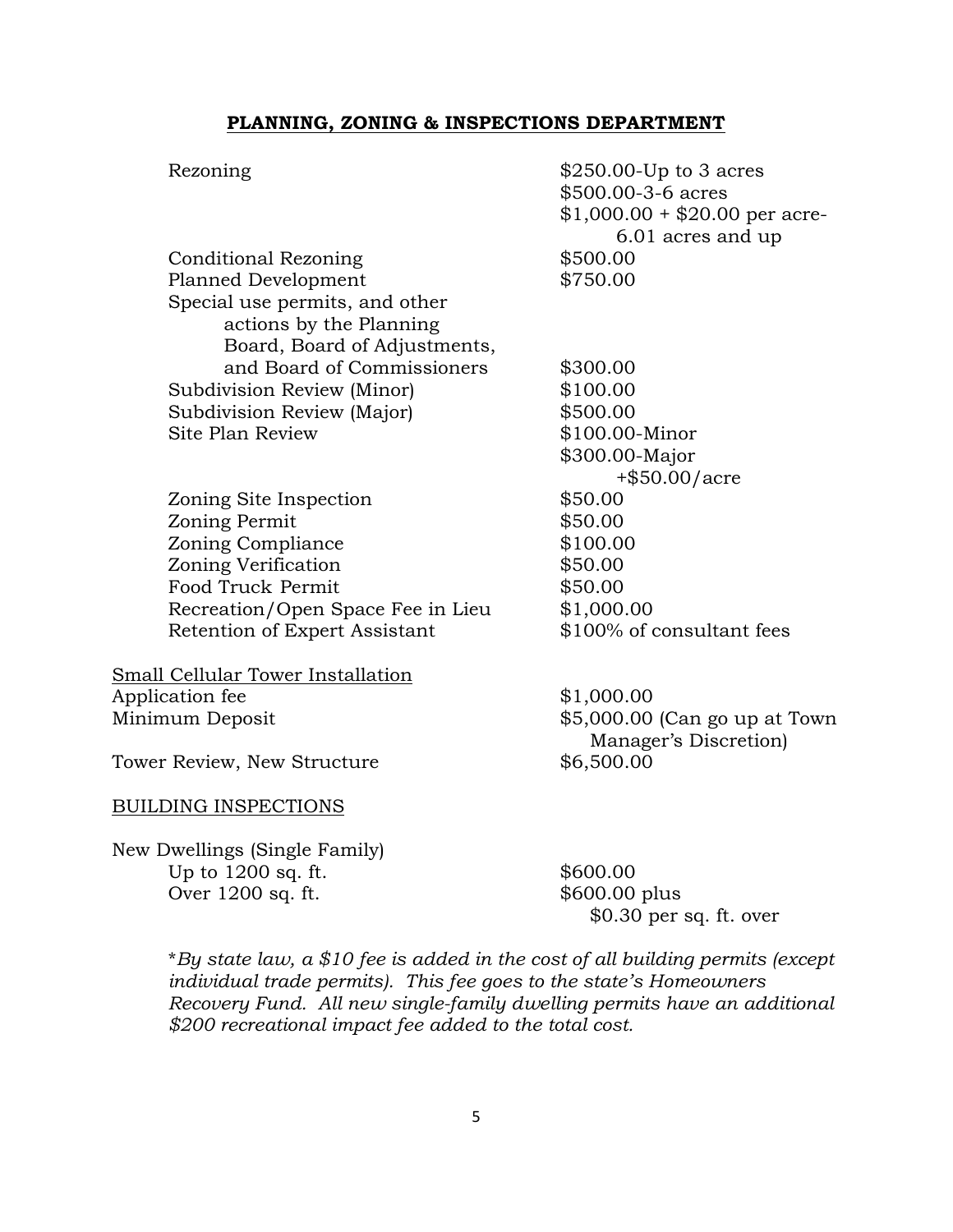| Residential Remodeling/Additions                                                  |                           |
|-----------------------------------------------------------------------------------|---------------------------|
| Up to $400$ sq. ft.                                                               | \$200.00                  |
| Over 400 sq. ft.                                                                  | \$(Same as New Dwelling)  |
| Multi-Family Dwelling (three units $+$ )                                          |                           |
| First Unit                                                                        | $$500.00 + $60$ per trade |
| Each Additional Unit                                                              | $$200.00 + $60$ per trade |
| Mobile Homes                                                                      |                           |
| Single-Wide                                                                       | \$250.00                  |
| Double-Wide                                                                       | \$275.00                  |
| Triple-Wide                                                                       | \$300.00                  |
| Residential Accessory Buildings (12x12 and over)                                  |                           |
| Storage Buildings                                                                 | \$100.00                  |
| Garage/Carport                                                                    | \$100.00                  |
| Deck/Porch/Gazebo                                                                 | \$60.00                   |
| (Additional trade fees of \$60 each trade if electrical, plumbing, or mechanical) |                           |
| Individual Trade Permits                                                          |                           |

| Electrical, Plumbing, Mechanical |         |
|----------------------------------|---------|
| (Change-out Service)             | \$60.00 |

### Commercial Buildings

*Commercial fees are based on total project costs per trade. When submitting your building permit application please have project cost broken down into building, mechanical, electrical, and plumbing.* 

For projects over \$1,000,000 multiply the remaining job cost by .002 (.2%) plus \$6,200.00.

| $$0-2,500$             | \$60.00    |
|------------------------|------------|
| \$2,501-25,000         | \$220.00   |
| \$25,001-50,000        | \$440.00   |
| \$50,001-100,000       | \$900.00   |
| \$100,001-200,000      | \$1,750.00 |
| \$200,001-350,000      | \$3,000.00 |
| \$350,001-500,000      | \$4,000.00 |
| \$500,001-750,000      | \$5,550.00 |
| \$750,001-1,000,000    | \$6,700.00 |
| Demolition             |            |
| Residential            |            |
| (plus asbestos report) | \$60.00    |
| Commercial             |            |
| (plus asbestos report) | \$100.00   |
|                        |            |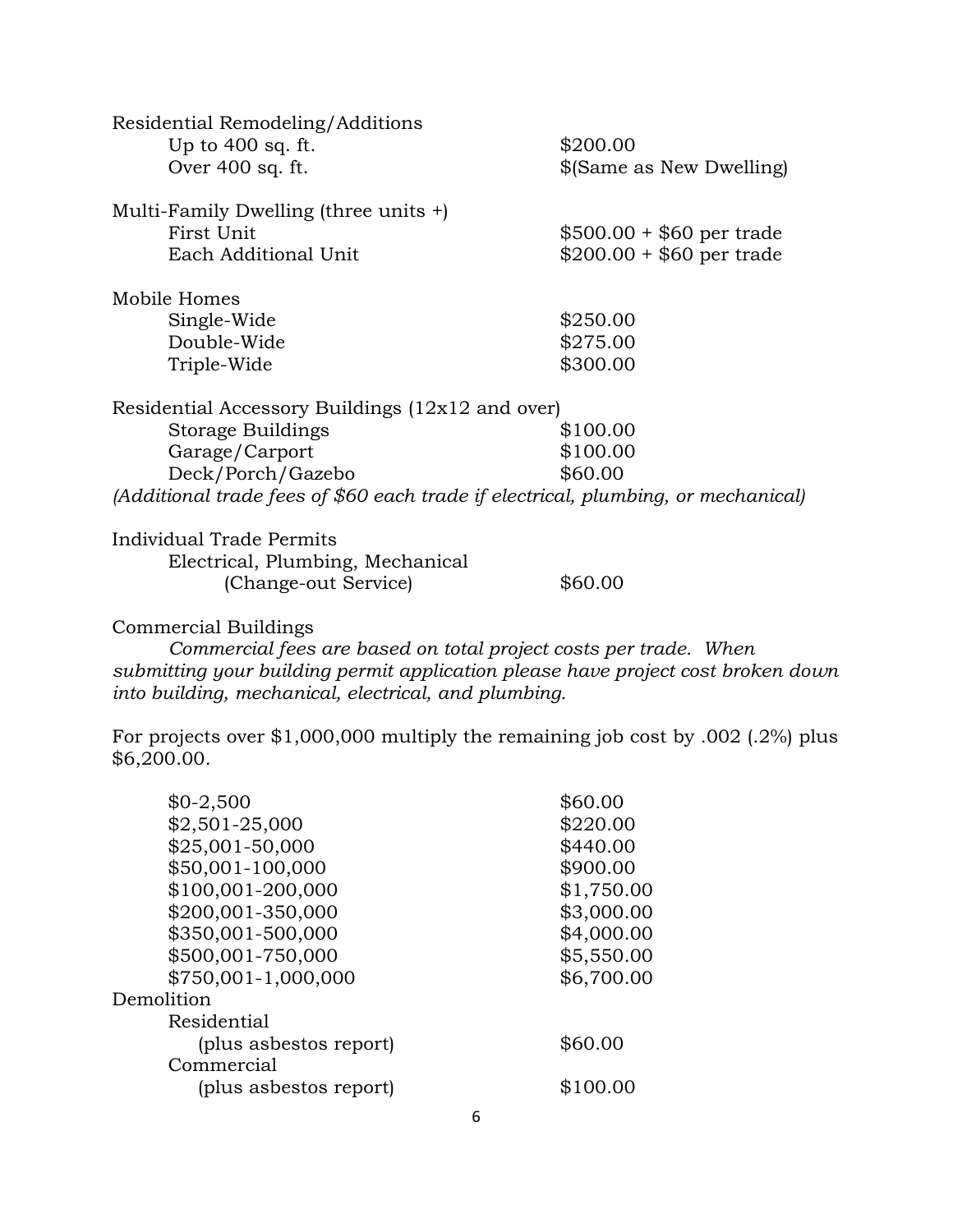| \$150.00     |
|--------------|
| \$60.00      |
| \$75.00 Bldg |
| \$60.00 Elec |
| \$75.00 Bldg |
| \$60.00 Elec |
| \$35.00      |
|              |
| \$50.00      |
| \$50.00      |
| \$50.00      |
| \$100.00     |
|              |

• **Failure to secure a permit on required work is subject to a fee that is double the original. Please contact 919-894-3553 before you begin your work**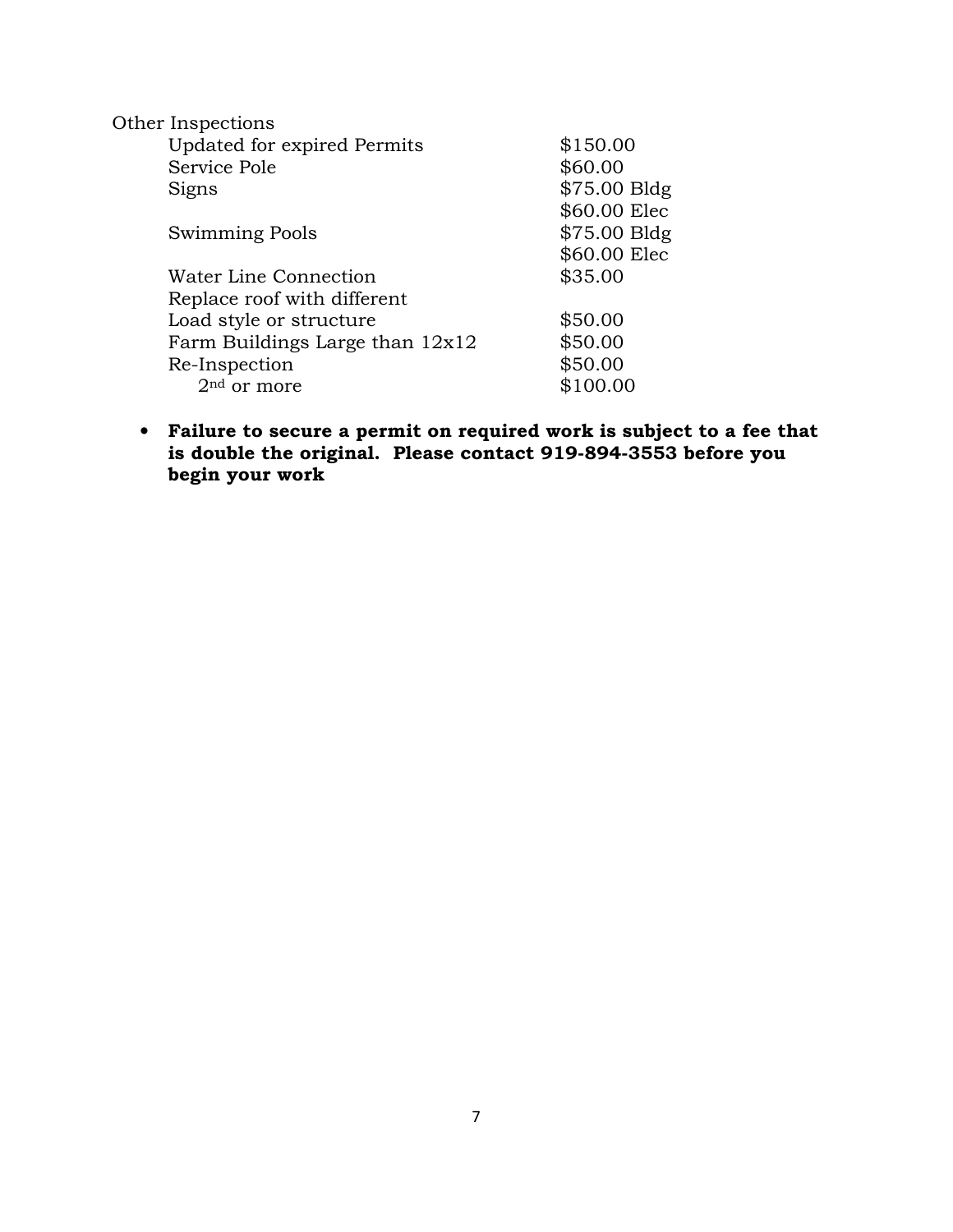# **ELECTRIC DEPARTMENT**

| Residential                                        |          |
|----------------------------------------------------|----------|
| <b>Basic Customer Charge</b>                       | \$20.00  |
| Energy-All kWh                                     | \$0.1151 |
| Small General Commercial: Demand 0 kW - 29.99 kW   |          |
| Basic Customer Charge                              | \$22.50  |
| Demand 0-30 kW                                     | \$0.00   |
| Energy- $1st 1,000$ kWh                            | \$0.1464 |
| Energy-Next 1,000 kWh                              | \$0.1084 |
| Energy-All Additional kWh                          | \$0.1021 |
| Medium General Commercial: Demand 30 kW - 99.99 kW |          |
| Basic Customer Charge                              | \$27.50  |
| Demand-1 <sup>st</sup> 40 kW                       | \$3.50   |
| Demand-All Add't kW                                | \$6.95   |
| Energy- $1st 1,000$ kWh                            | \$0.1504 |
| Energy-Next 4,000 kWh                              | \$0.1233 |
| Energy-All Additional kWh                          | \$0.0985 |
| Large General Commercial: Demand 100 kW and over   |          |
| <b>Basic Customer Charge</b>                       | \$47.50  |
| Demand-1 <sup>st</sup> 40 kW                       | \$3.50   |
| Demand-All Add't kW                                | \$6.95   |
| Energy-1 <sup>st</sup> 1,000 kWh                   | \$0.1609 |
| Energy-Next 4,000 kWh                              | \$0.1338 |
| Energy-All Additional kWh                          | \$0.0942 |
| CP Rate: Requirement >50 kW=>30% CP kW LM          |          |
| <b>Basic Customer Charge</b>                       | \$252.50 |
| CP Demand                                          | \$24.90  |
| <b>Excess Demand</b>                               | \$3.25   |
| Energy                                             | \$0.0555 |
| Public School CP Rate                              |          |
| <b>Basic Customer Charge</b>                       | \$177.50 |
| CP Demand                                          | \$24.90  |
| <b>Excess Demand</b>                               | \$2.10   |
| Energy                                             | \$0.0555 |
| Temporary Service Pole                             |          |
| <b>Connection Fee</b>                              | \$35.00  |
| Disconnection Fee                                  | \$35.00  |
| Same rate as Small General Commercial              |          |
| Area Lights                                        |          |
| LED-40-48W                                         | \$10.13  |
| LED-60-68W                                         | \$12.81  |
| LED-100-150W                                       | \$15.69  |
| LED-218-230W                                       | \$22.20  |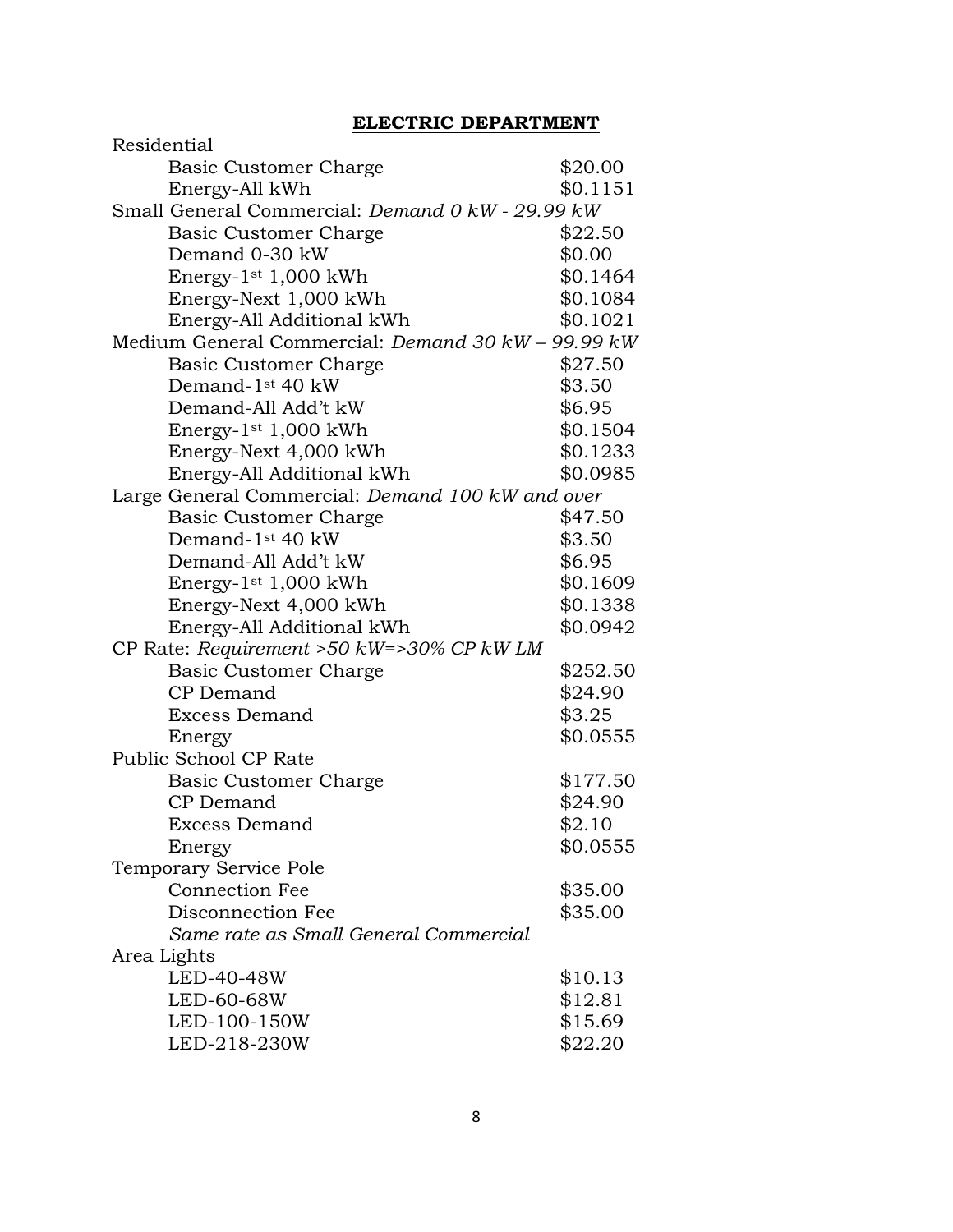| Line Extension Fees             |           |
|---------------------------------|-----------|
| Residential Overhead Service    |           |
| OH Service up to 100 ft         | Free      |
| <b>Excess Footage</b>           | \$1.70/ft |
| Extra 35' pole                  | \$160.00  |
| Residential Underground Service |           |
| UG Service up to 100 ft         | \$200.00  |
| <b>Excess Footage</b>           | \$3.00/ft |
| Residential Upgrade Service     |           |
| OH to OH                        | \$3.00/ft |
| UG to UG                        | \$3.50/ft |
| OH to UG                        | \$4.00/ft |
| Commercial Overhead Service     |           |
| OH Service up to 100 ft         | \$200.00  |
| <b>Excess Footage</b>           | \$3.50/ft |
| Commercial Underground Service  |           |
| UG Service up to 100 ft         | \$400.00  |
| <b>Excess Footage</b>           | \$6.00/ft |
| Commercial Upgrade Service      |           |
| OH to OH                        | \$6.00/ft |
| UG to UG                        | \$7.00/ft |
| OH to UG                        | \$8.00/ft |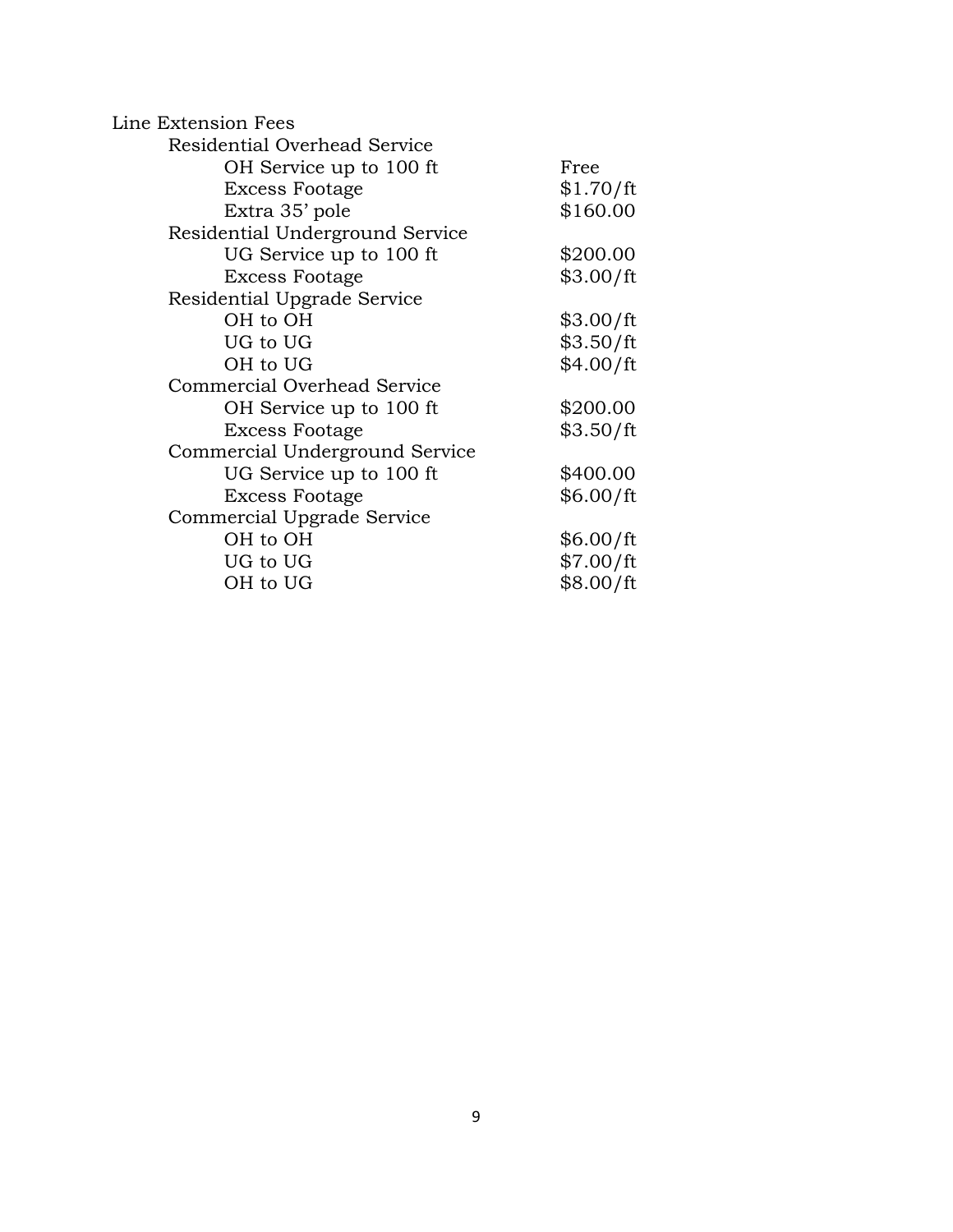# **PUBLIC WORKS DEPARTMENT**

| Refuse Collection                   | <u>July 2021</u>                                                                                                          | <b>Jan 2022</b>                                                                                                                                    |
|-------------------------------------|---------------------------------------------------------------------------------------------------------------------------|----------------------------------------------------------------------------------------------------------------------------------------------------|
| General Refuse Service              | \$24.17                                                                                                                   | \$24.17                                                                                                                                            |
| General Backyard Service            | \$48.34                                                                                                                   | \$48.34                                                                                                                                            |
| Senior/Disabled Refuse Service      | \$24.17                                                                                                                   | \$24.17                                                                                                                                            |
| 1 Extra Yard Debris                 | \$4.18                                                                                                                    | \$4.18                                                                                                                                             |
| 1 Extra Trash Cart                  | \$15.78                                                                                                                   | \$15.78                                                                                                                                            |
| 1 Extra Recycle Bin                 | \$4.19                                                                                                                    | \$4.19                                                                                                                                             |
| Commercial Shared Sites:            |                                                                                                                           |                                                                                                                                                    |
| Downtown Commercial                 | \$24.17                                                                                                                   | \$24.17                                                                                                                                            |
| Food Svc/Perishable Commercial      | \$104.00                                                                                                                  | \$104.00                                                                                                                                           |
| <b>Bulk Waste Fee</b>               | \$250.00 per load<br>cubic yards<br>Waste                                                                                 | *A load of bulk waste is 1-20<br>*Not allowed in Bulk Waste:<br>Tires, Electronics, Paint,<br>Chemicals, Bio-Hazardous<br>Waste or other Hazardous |
| <b>Bulk Yard Waste Fee</b>          | $$250.00$ per load<br>*A load is 4-20 cubic yards or<br>for any material larger than 4"<br>Diameter and/or longer than 5' |                                                                                                                                                    |
| Civil Penalty Fee Ordinance 51.99   |                                                                                                                           |                                                                                                                                                    |
| Pushing trash cart back to property | \$50 first offense                                                                                                        |                                                                                                                                                    |
|                                     | \$100 second offense                                                                                                      |                                                                                                                                                    |
|                                     |                                                                                                                           | \$150 third offense and after                                                                                                                      |
| Fee of Enforcement for Ord 51.99    | Warning first offense                                                                                                     |                                                                                                                                                    |
|                                     | $$22.50$ there after                                                                                                      |                                                                                                                                                    |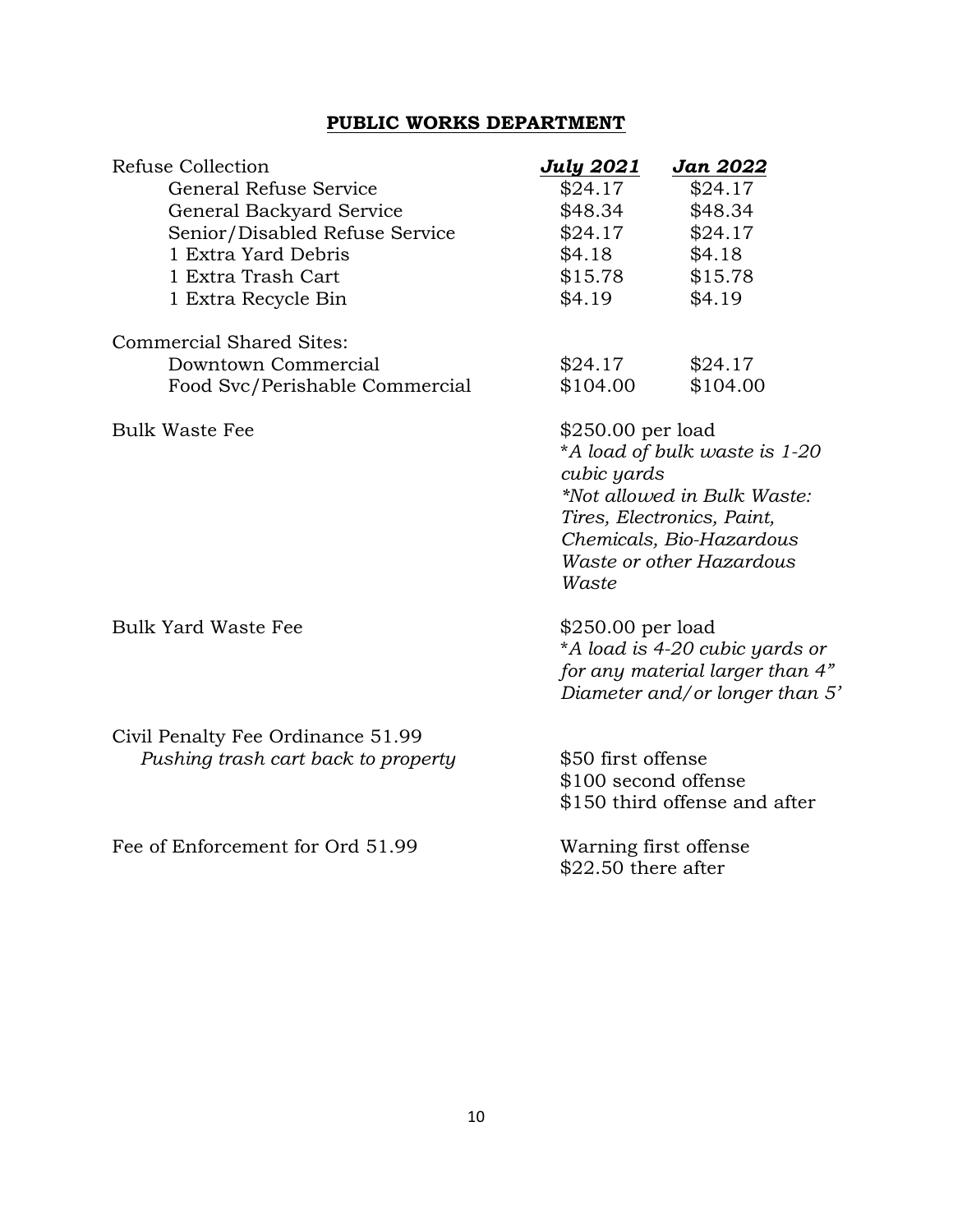# **SEWER DEPARTMENT**

| Residential/Commercial Inside City Limits  |                                                                                           |
|--------------------------------------------|-------------------------------------------------------------------------------------------|
| Basic Customer Charge                      | \$16.00                                                                                   |
| Usage per 1,000 Gallons                    | \$6.38                                                                                    |
| Residential/Commercial Outside City Limits |                                                                                           |
| Basic Customer Charge                      | \$17.50                                                                                   |
| Usage per 1,000 Gallons                    | \$10.80                                                                                   |
| Connection Charge for Sewer Taps:          | $$1,100.00$ minimum OR<br>Town of Benson cost of<br>Installation; whichever is<br>greater |
| Assessment Fee on New Sewer Taps:          | \$100.00                                                                                  |
| System Development Fee                     |                                                                                           |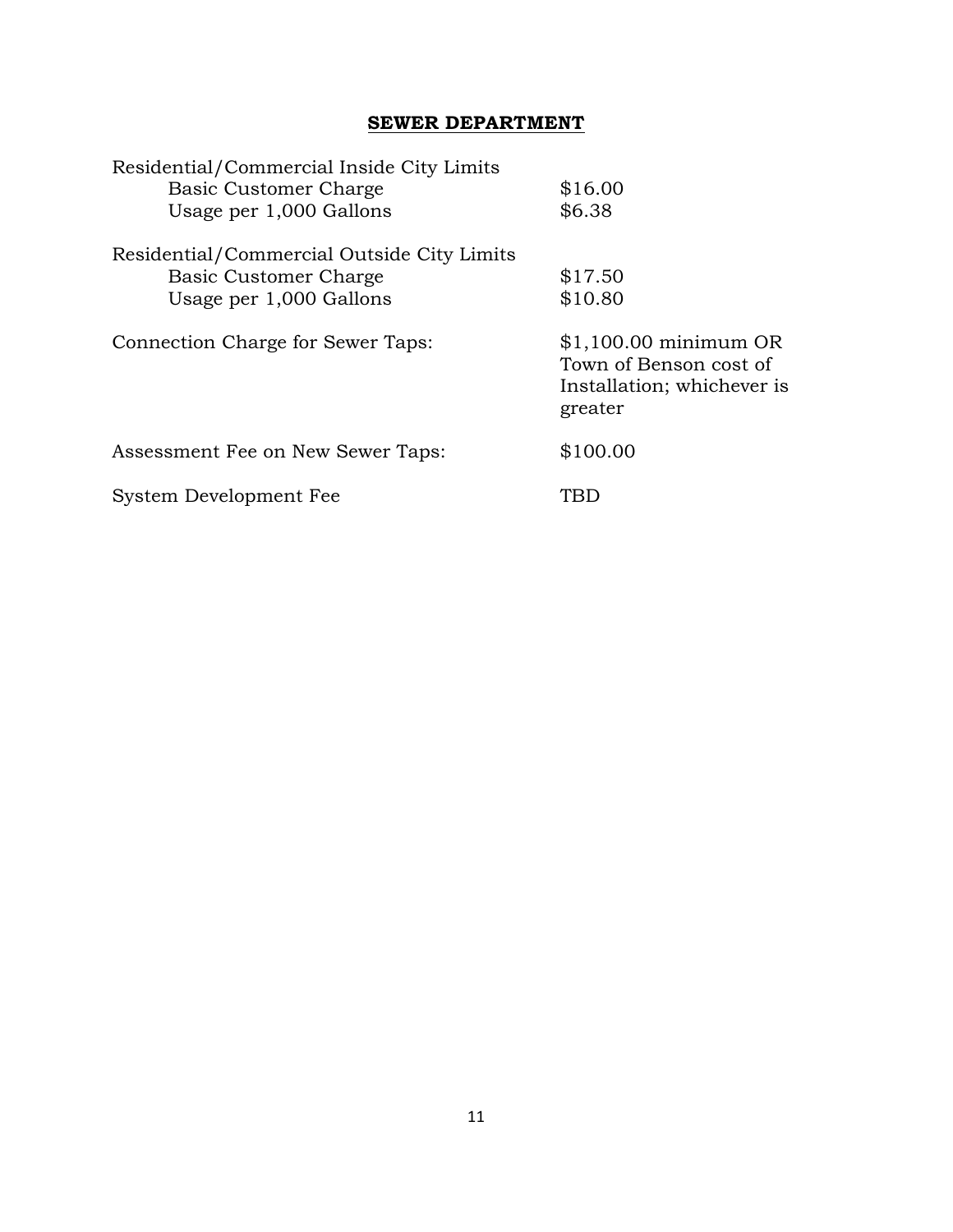# **WATER DEPARTMENT**

| Residential/Commercial Inside City Limits<br><b>Basic Customer Charge</b><br>Usage per 1,000 Gallons  |                                                          | \$14.00<br>\$5.02                                                                            |
|-------------------------------------------------------------------------------------------------------|----------------------------------------------------------|----------------------------------------------------------------------------------------------|
| Residential/Commercial Outside City Limits<br><b>Basic Customer Charge</b><br>Usage per 1,000 Gallons |                                                          | \$16.00<br>\$8.12                                                                            |
| <b>Bulk Water Rate</b><br>Usage per 1,000 Gallons                                                     |                                                          | \$2.52                                                                                       |
| Hydrant Meter<br>Basic Charge<br>Commodity Charge                                                     |                                                          | \$65.00<br>\$8.55                                                                            |
| Connection Charge for Water Taps:                                                                     | $\frac{3}{4}$ "<br>1"<br>$1\frac{1}{2}$<br>2" or Greater | \$750.00 or TOB cost<br>\$855.00 or TOB cost<br>\$2620.00 or TOB cost<br>Town of Benson Cost |
| Assessment Fee on New Tap:                                                                            |                                                          | \$150.00                                                                                     |
| Tap Upgrade Service Fee:                                                                              |                                                          | $$400.00$ and cost of new<br>meter                                                           |
| Meter Fee:                                                                                            | $\frac{3}{4}$ "<br>1"<br>$1\frac{1}{2}$<br>2" or Greater | \$237.00<br>\$358.00<br>\$1525.00<br>Town of Benson Cost                                     |
| System Development Fee                                                                                | $\frac{3}{4}$ " – 2"                                     | <b>TBD</b>                                                                                   |
| Fire Service Connection                                                                               |                                                          | \$15.00                                                                                      |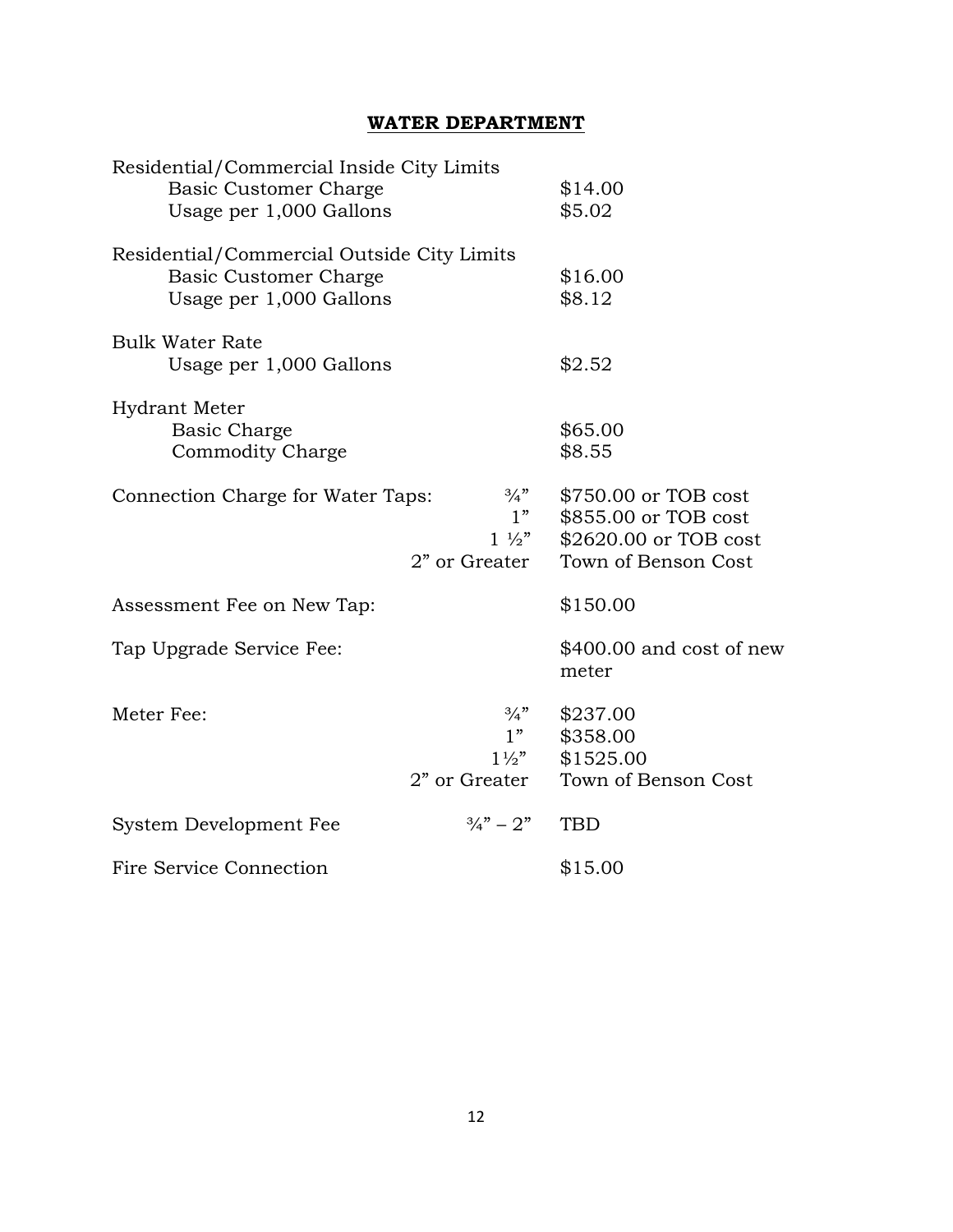# **STORM WATER**

Storm Water Fee for all Customers:  $$3.00$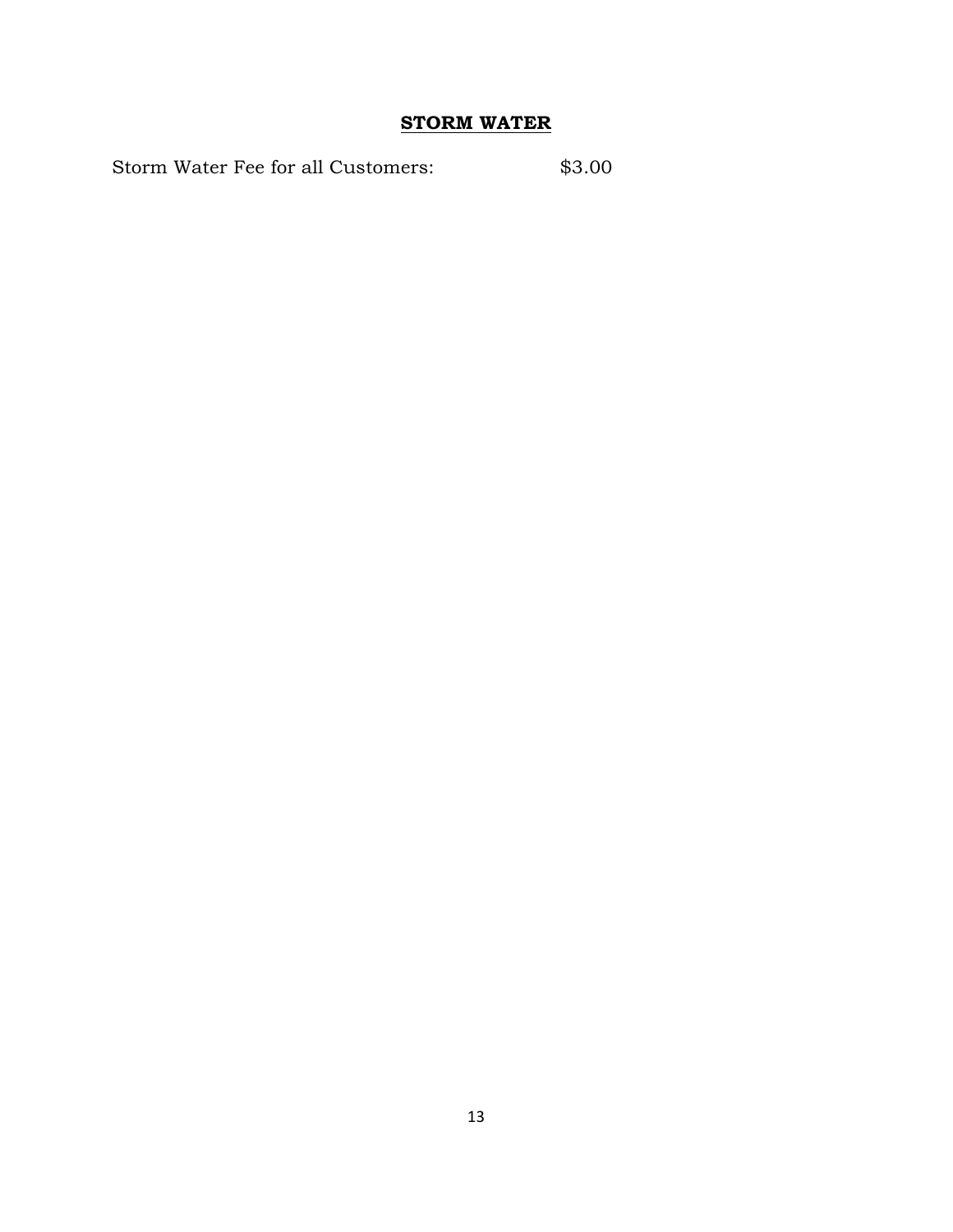#### **FINANCE DEPARTMENT**

#### LATE/DISCONNECTION FEES

Utility bills are due 23 days after the bill date. A 5% late penalty will be added on the 23rd day of the billing cycle. On the 29th day of the billing cycle, disconnection will occur. Fees are generated as followed:

| Reconnection Fee:             | \$30.00 |
|-------------------------------|---------|
| After Hours Reconnection Fee: | \$70.00 |
| Transfer Fee                  | \$10.00 |
| Return Check Fee:             | \$25.00 |

#### UTILITY DEPOSITS

A Utility Deposit is required for ALL renters moving into the Town of Benson. Utility Deposits are determined based on credit history.

Deposits (Green Credit Rating):

| Electric                                                       | \$50  |
|----------------------------------------------------------------|-------|
| Water                                                          | \$25  |
| Sewer                                                          | \$25  |
| Separate Service/                                              |       |
| Same Premises (Ex. Utility Bldg.)                              | \$50  |
| Deposits (Yellow Credit Rating):                               |       |
| Electric                                                       | \$250 |
| Water                                                          | \$40  |
| Sewer                                                          | \$40  |
| Separate Service/                                              |       |
| Same Premises (Ex. Utility Bldg)                               | \$50  |
| Deposits (Red Credit Rating/No Social Security Card Provided): |       |
| Electric                                                       | \$450 |
| Water                                                          | \$80  |
| Sewer                                                          | \$80  |
| Separate Service/                                              |       |
| Same Premises (Ex. Utility Bldg)                               | \$ 50 |
|                                                                |       |

Deposits will stay on file until the account holder closes their account. At that time, the deposit will apply to the final bill and then all other monies left will be mailed to the account holder in check form.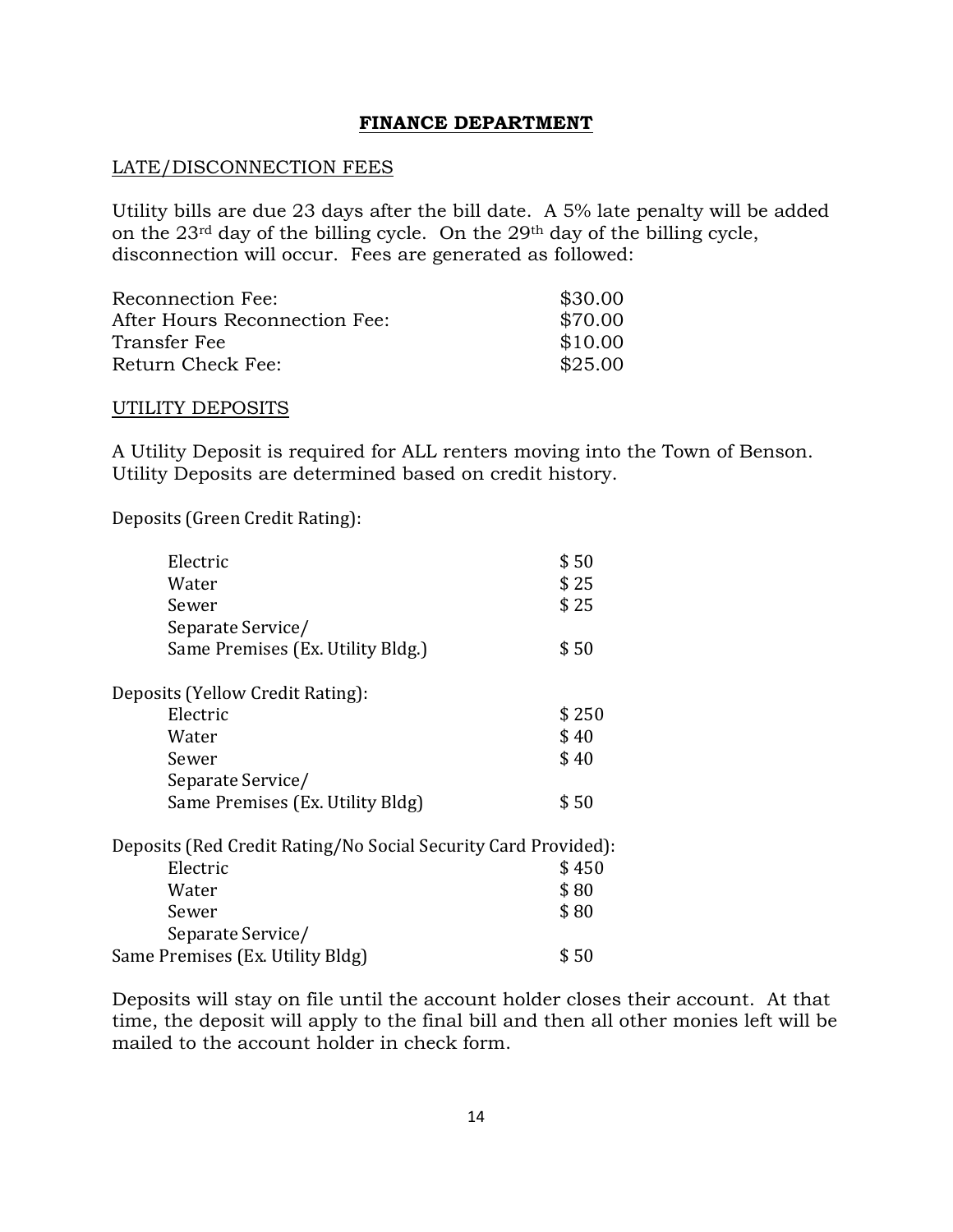Customers who opt for Prepaid services will not have to pay a deposit. However, a minimum fee of \$25.00 will be required to start services and this will go towards the prepaid account balance.

| Renewable Energy Generating System Application Fee          |                                                                                                                                                                                                                             |
|-------------------------------------------------------------|-----------------------------------------------------------------------------------------------------------------------------------------------------------------------------------------------------------------------------|
| Residential                                                 | \$100.00                                                                                                                                                                                                                    |
| Non-Residential                                             | \$200.00                                                                                                                                                                                                                    |
| <b>Meter Tampering Fees</b>                                 |                                                                                                                                                                                                                             |
| Cut Seal/Lock: EL or WA meters; LM Switch                   | \$50.00                                                                                                                                                                                                                     |
| EL/Water Meter Tamp: Manipulating device                    | $$500.00 + usage$                                                                                                                                                                                                           |
| Load Management Tamp: Manipulating device                   | \$200.00                                                                                                                                                                                                                    |
| Meter Test Fee:                                             | \$50.00 (3/4" Water Meter)<br>\$75.00 (1" Water Meter)<br>\$50.00 (Electric Meter)<br>If the meter recheck comes back<br>and there was a problem, the<br>will<br>reimburse<br>the<br>Town<br>customer back for the recheck. |
| Miscellaneous Fees:                                         |                                                                                                                                                                                                                             |
| <b>Golf Cart Permits:</b>                                   | \$60.00                                                                                                                                                                                                                     |
| Re-inspection of Golf Cart (If failed 1 <sup>st</sup> time) | \$20.00                                                                                                                                                                                                                     |
| Notary:                                                     | \$5.00                                                                                                                                                                                                                      |
| Faxes:                                                      | \$1.00 1 <sup>st</sup> Page Local                                                                                                                                                                                           |
|                                                             | \$.50c additional pages                                                                                                                                                                                                     |
|                                                             | \$2.00 1 <sup>st</sup> Page Long Distance                                                                                                                                                                                   |
|                                                             | \$1.00 additional pages                                                                                                                                                                                                     |
| Special Events Permit<br>ie. Mule Days, Grove events,       |                                                                                                                                                                                                                             |
| Downtown                                                    | \$40.00                                                                                                                                                                                                                     |
| Campground Permit                                           | \$100.00                                                                                                                                                                                                                    |
|                                                             |                                                                                                                                                                                                                             |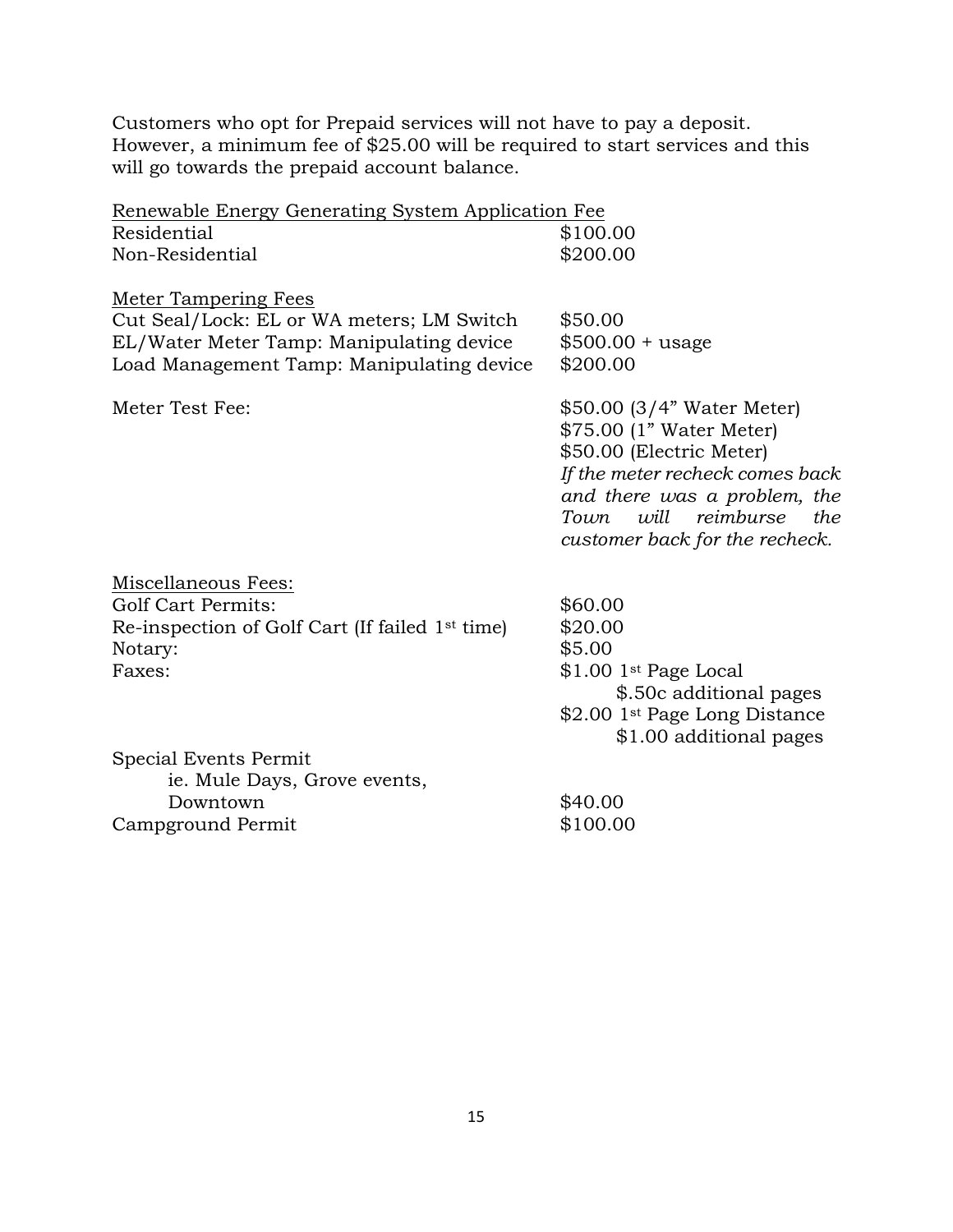#### **CONFERENCE CENTER**

\*\**No new rentals will be accepted, only rentals for our partners and our nonprofit organizations. Fee schedule stands for the purpose of those events that were rented prior to July 1, 2020 that we will continue to hold*

Deposit:  $$150$  for all rentals

Rates: *Residents* \$35/room/hr \$350/day\* *Non-Residents*  \$60/room/hr \$500/day\* *Non-Profit*  \$25/room/hr \$200/day\*

- \*Fee is based on 12 hour time period for board room, meeting room, dining room and classroom & does not include Kitchen use.
- Non-Profit Organizations must be 501(C)(3) Designation

Audio/Visual Equipment: \$15/hr

Kitchen Use:  $\$35$  Flat Fee

Room Capacities:

 Duncan Room- 40 seated with tables Dixon Room- 25 seated with tables Benson Room A- 40 seated with tables Benson Room B- 40 seated with tables

• Failure to vacate facility at designated time without prior approval will result in overage being deducted from facility deposit

#### **TOWN HALL MEETING ROOM**

Rates: *Residents*  Occupancy Rate: 15  $$25.00/hr$ 

 *Non-Residents* \$35.00/hr *Benson Businesses*-Free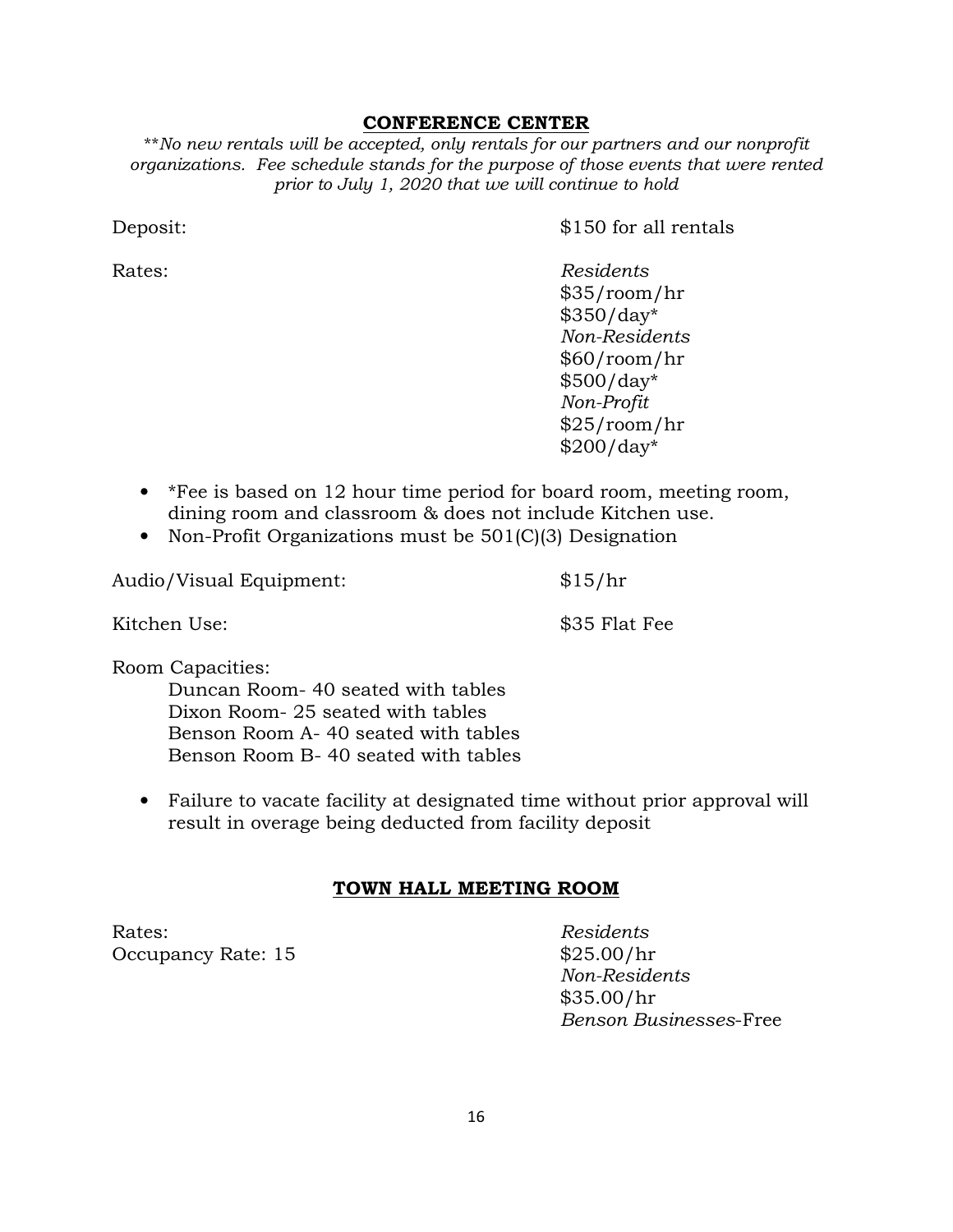#### **AUDITORIUM**

Deposit:  $$200$  for all rentals

Rates: *Residents* \$450 1-4 hours (4H min) \$75 each additional hour *Non-Residents*  \$500 1-4 hours (4H min) \$75 each additional hour *Non-Profit 501(C)(3) Designation* -Groups provide copy of determination letter 50% of the above

Technical Charges:

For any technical use of audio, lighting, etc. – Contact Nate Camp at 910-580-2220 or natecampdesign@gmail.com

Room Capacities:

 Auditorium- 334 seats Patron's Room- 100 people capacity

• Failure to vacate facility at designated time without prior approval will result in overage being deducted from facility deposit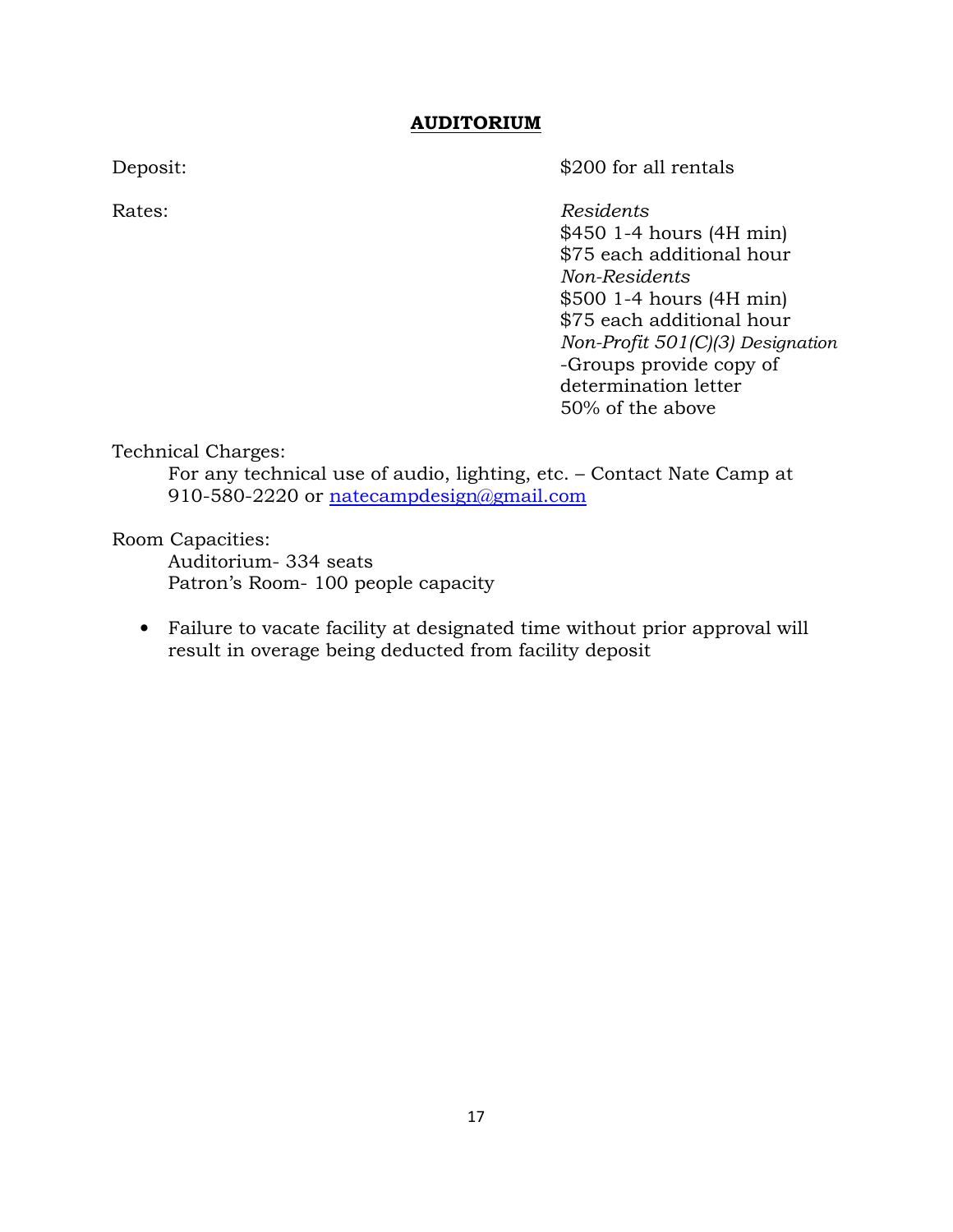# **TOWN OF BENSON PUBLIC LIBRARY**

Non-Returned Books: Actual cost of replacing book

Library Card Fees: \$FREE (Replacement card \$1)<br>Printing/Copies: \$.10c per page (b & w)  $$.10c$  per page (b & w) \$.25c per page (color)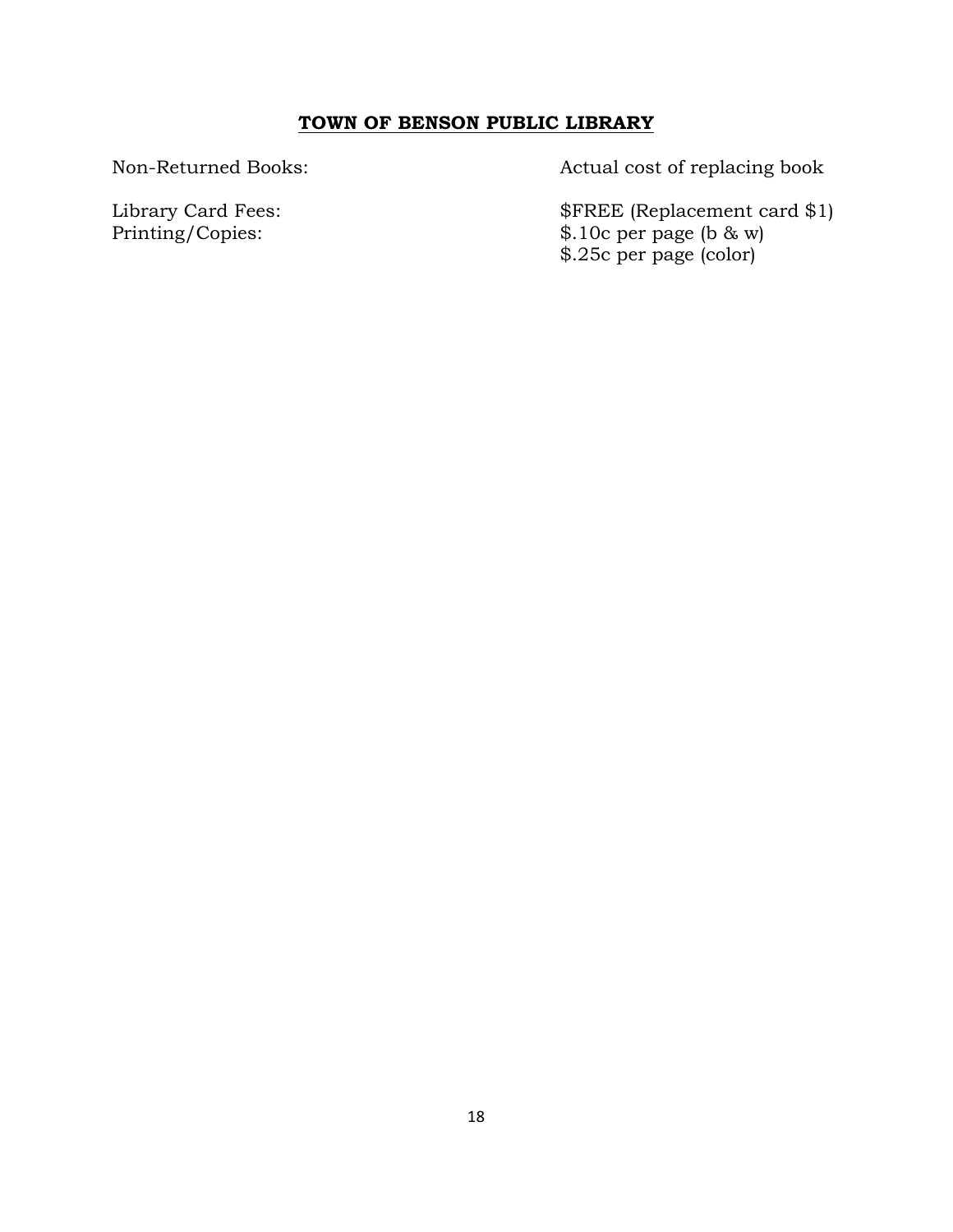#### **BENSON PARKS & RECREATION FEES**

Athletic Fees: *Residents* 

# Ages 6 Years & Under Wee-Ball, Tee-Ball, Soccer & Basketball--\$20.00 Ages 7 Years & Above Baseball, Softball, Basketball, Soccer & Volleyball--\$40.00

*Non-Residents* 

Ages 6 Years & Under Wee-Ball, Tee-Ball, Soccer & Basketball--\$35.00 Ages 7 Years & Above Baseball, Softball, Basketball, Soccer & Volleyball--\$65.00

Adult Fees Co-ed Volleyball— \$325.00/team 3 on 3 Basketball-- \$225.00/team 5 on 5 Basketball— \$525/team Co-ed Kickball--\$400/team Men's Softball--\$525.00/team

Exercise Membership:  $$50.00$  (Residents) \$25.00 (Senior Residents) \$100.00 (Non-Residents) \$50.00 (Senior Non-Resident) \*Rates will be pro-rated through the year

Civic Center Multi-Purpose Room Deposit:  $$100$  for all rentals

Rates: *Residents* \$100 3 hours \$30 each additional hour *Non-Residents*  \$150 3 hours \$45 each additional hour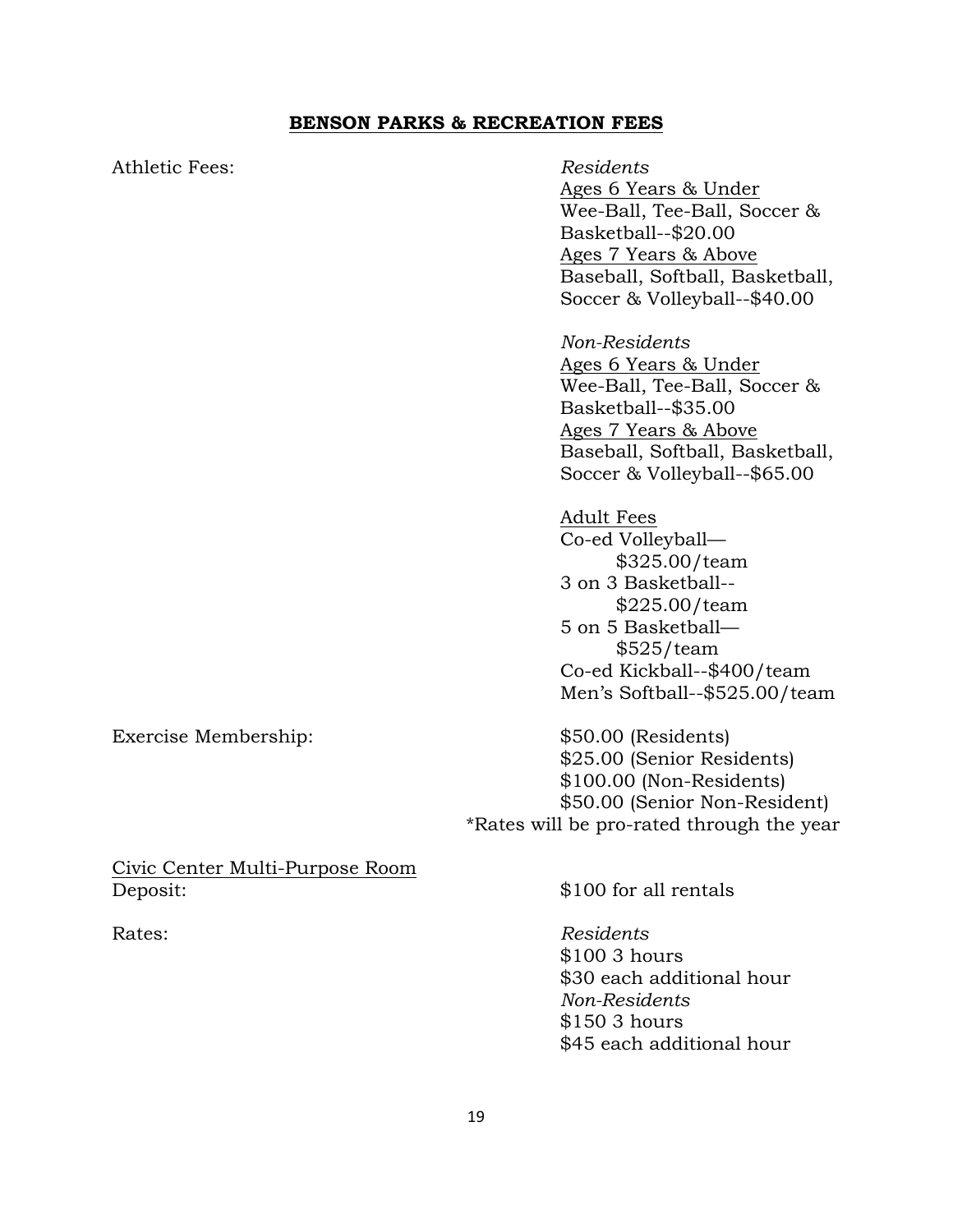Conference Room & Meeting Room Deposit:  $$100$  for all rentals

Rates: *Residents* \$60 3 hours \$15 each additional hour *Non-Residents*  \$90 3 hours \$25 each additional hour

#### Shelter Rentals

The Grove (Stage Building) Deposit:  $$25.00$ 

The Grove (Big Shelter) Deposit:  $$25$  for all rentals

Rates: *Residents* \$50.00/day

> *Nonresidents*  \$100/day

Rates: *Residents* \$30 first 2 hours \$5 each additional hour

> *Non-Residents*  \$60 first 2 hours \$10 each additional hour

Vendor Permits:  $$25$ 

Nance & Municipal Shelters (Small Shelters)

\$25 for all rentals

Rates: *Residents* \$10 4 hours \$5 each additional hour

> *Non-Resident*  \$20 4 hours \$5 each additional hour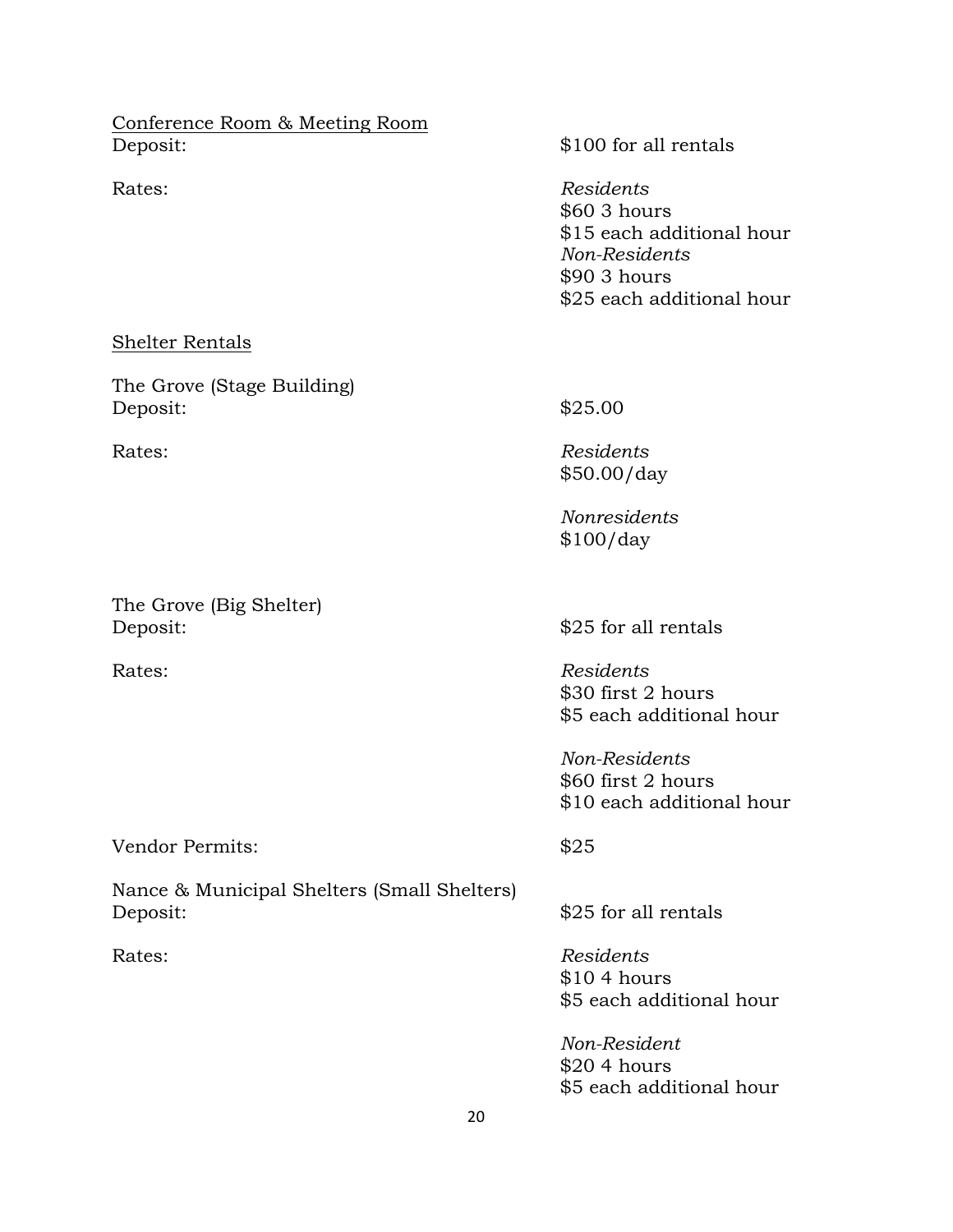| Lee St. Gymnasium:<br>Rental fees include a staff member to be at the gym during the hours of<br>rental.<br>Hours of rentals are Monday-Saturday: 8am-10pm<br>Sundays: 1pm-10pm |                        |                                                                                                 |  |  |
|---------------------------------------------------------------------------------------------------------------------------------------------------------------------------------|------------------------|-------------------------------------------------------------------------------------------------|--|--|
| Deposit:                                                                                                                                                                        |                        | \$100.00                                                                                        |  |  |
| Rates:                                                                                                                                                                          |                        | \$50.00/hour<br>\$250/day (Tournament)<br>(Max. time 6hrs)                                      |  |  |
| Open Gym Fees: (to be determined based<br>On scheduling)                                                                                                                        |                        | \$5.00/person                                                                                   |  |  |
| Commemorative Benson Gym Floor Plaques                                                                                                                                          |                        | $$20.00$ each                                                                                   |  |  |
| <b>Ballfield Rentals</b><br>Any rental over two (2) hours is considered a Full Day Rental<br>Hours of rentals are Monday-Saturday: 8am-11pm<br>Sunday: 8am-9pm                  |                        |                                                                                                 |  |  |
| Deposit:                                                                                                                                                                        |                        | \$100 (All full day rentals)                                                                    |  |  |
| <b>Resident Fee:</b>                                                                                                                                                            | Lights:                | \$20/hour<br>\$200/day<br>\$20/hour<br>Field Prep: \$50 (Softball/Baseball)<br>\$200 (Football) |  |  |
| Non-Resident Fee:                                                                                                                                                               | Lights:<br>Field Prep: | \$30/hour<br>\$250/hour<br>\$30/hour<br>\$60 (Softball & Baseball)<br>\$250 (Football)          |  |  |
|                                                                                                                                                                                 |                        |                                                                                                 |  |  |